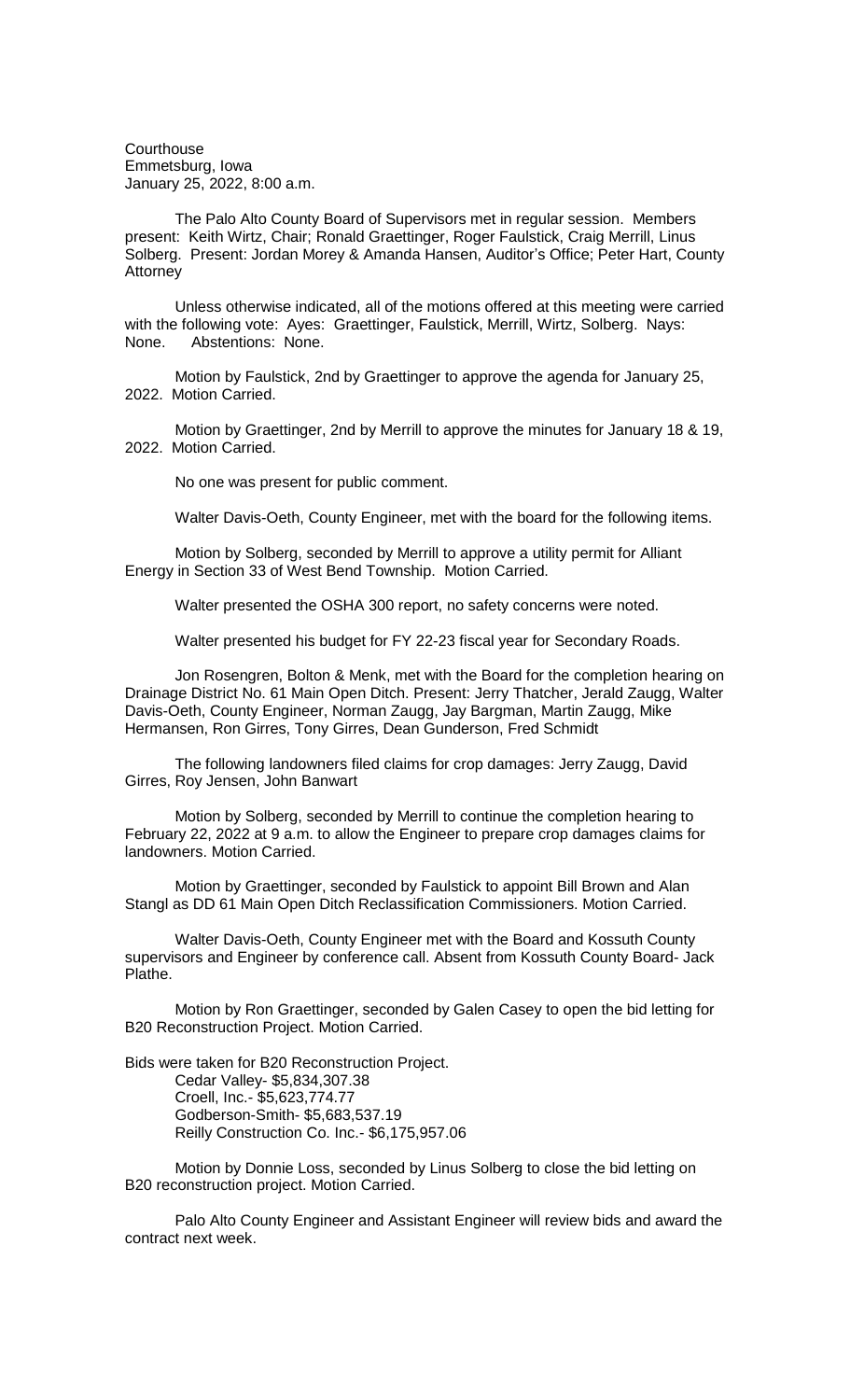Larry Pedersen met with the Board and made a request for winter fireworks. Motion by Solberg, seconded by Merrill for approve the requests for winter fireworks. Motion Carried.

Motion by Graettinger, seconded by Merrill to approve hiring Reutzel Excavating as contractor to complete DD 180 Lateral 1 Tile drainage project. Motion Carried.

Motion by Faulstick, seconded by Solberg to approve a separate contract with Iowa Trenching for the railroad crossing on DD 180 Lateral 1 Tile drainage project. Motion Carried.

Amanda Hansen, Auditor Clerk, reviewed the proposed FY23 Budget and Fund balance worksheet.

Committee Reports: Wirtz- North Raccon Watershed, Early Childhood

Motion by Solberg, seconded by Faulstick to approve the claims and drainage claims for January 25, 2022. Motion Carried.

## **General Basic Fund**

| Amazon Capital Services                                   | Custodial Supplies                       | 56.62            |
|-----------------------------------------------------------|------------------------------------------|------------------|
| Bomgaars                                                  | Minor Equip & Hand Tools                 | 63.91            |
| Brew Oil LLC                                              | Cash Allowances                          | 40.00            |
| Brown Winick ATTN: Accounts Re                            | Consultants                              | 130.50           |
| Buhrow Construction                                       | Buildings                                | 37677.71         |
| Central Ia Juv Detention Ctr                              | Crisis Stab Comm Based Se                | 2160.00          |
| Clean Plus Inc./CPI Division                              | Custodial Supplies                       | 358.56           |
| Dan Cooper Builders                                       | Buildings                                | 40.00            |
| Counsel Office & Document                                 | Stationery/Forms/Gen Ofc                 | 564.16           |
| Joy Currans                                               | Wages-Temp, Pt. Time Empl                | 51.00            |
| Emedco                                                    | Recreational Supplies                    | 827.24           |
| E.M.U.                                                    | utilities                                | 5238.51          |
| Fareway                                                   | Custodial Supplies                       | 526.34           |
| GALLS, LLC                                                | Wearing Apparel & Uniform                | 426.51           |
| HEARTLAND SECURITY SERVICES                               | Buildings                                | 333.19           |
| Heiman, Inc                                               | Buildings                                | 65.00            |
| Hy-Vee Accounts Receivable                                | Food & Provisions                        | 204.33           |
| IA Lakes Electric Coop                                    | Electric Light & Power                   | 1544.65          |
| Iowa Lakes Regional Water                                 | Water & Sewer                            | 400.87           |
| IA Law Enforcement Academy                                | Educational/Training Serv                | 250.00           |
| TIFFANI KELLER                                            | Wages-Temp, Pt. Time Empl                | 68.00            |
| Knight Protection                                         | Buildings                                | 300.00           |
| KRISTAT AUTO PARTS LLC                                    | Minor MV Parts & Access                  | 14.99            |
| Loffler Companies - 131511                                | Photocopy & Dup. Serv.                   | 42.05            |
| ANDY MANWARREN                                            | Agric/Hort. Services                     | 140.00           |
| MEDIACOM LLC                                              | Telecommunications Serv.-                | 199.31           |
| MidAmerican Energy                                        | electricity                              | 1164.65          |
| MOCIC ATTN: MEMBERSHIP<br>North Iowa Lumber & Design, Inc | Dues & Memberships                       | 100.00<br>183.75 |
| Northwest Communications                                  | Permanent Landscaping<br>Data Processing | 128.70           |
| Palo Alto Co Comm Health Ser                              | Board of Health                          | 3123.19          |
| Palo Alto Co Sec Road                                     | Fuels                                    | 4313.77          |
| Police Legal Sciences                                     | Contract Carriers                        | 1185.00          |
| RELIANCE TELEPHONE                                        | Equipment                                | 1199.75          |
| Ricoh USA, Inc.                                           | Office & Data Processing                 | 26.70            |
| Rooney's Auto & Custom Exhaust                            | Tires & Tubes                            | 199.76           |
| Ruthven Coop Oil Co                                       | Fuels                                    | 921.10           |
| Solutions Inc.                                            | services                                 | 2750.84          |
| Spencer Office Supplies                                   | Stationery/Forms/Gen Ofc                 | 313.59           |
| Swanson Hardware                                          | Buildings                                | 196.79           |
| Thomson Reuters West Payment C                            | Legal Research Service                   | 271.23           |
| ULINE ATTN: Accounts Receivab                             | Other                                    | 889.52           |
| Verizon                                                   | phone service                            | 320.18           |
| VISA                                                      | Employee Mileage & Subs.                 | 1144.74          |
| Windstream                                                | phone                                    | 1167.45          |
| WOODFORD EQUIPMENT                                        | Minor Equip & Hand Tools                 | 83.84            |
| General Supplemental Fund                                 |                                          |                  |
| E.M.U.                                                    | utilities                                | 186.97           |
| MidAmerican Energy                                        | electricity                              | 47.70            |
| Rural Services Basic Fund                                 |                                          |                  |
| IA Lakes Electric Coop                                    | Electric Light & Power                   | 623.76           |
| KW Electric Inc                                           | Equipment                                | 12988.14         |
| Mid-Iowa Growth Partnership c/                            | Contrib to Other Gov & Or                | 5250.00          |
| Palo Alto Co Sec Road                                     | Fuels                                    | 253.28           |
| Windstream                                                | phone                                    | 60.30            |
| Special Revenue-SheriffReserve                            |                                          |                  |
| Nathan Andersen                                           | Educational/Training Serv                | 177.57           |
| Secondary Road Fund                                       |                                          |                  |
| Alliant Energy                                            | Engineering Services                     | 217.67           |
| Arnold Motor Supply ATT:<br>Sue                           | Engineering Services                     | 143.02           |
| B & W Control Specialists                                 | Engineering Services                     | 382.50           |
| Cintas                                                    | Engineering Services                     | 134.58           |
| Continental Research Corp                                 | Engineering Services                     | 435.48           |